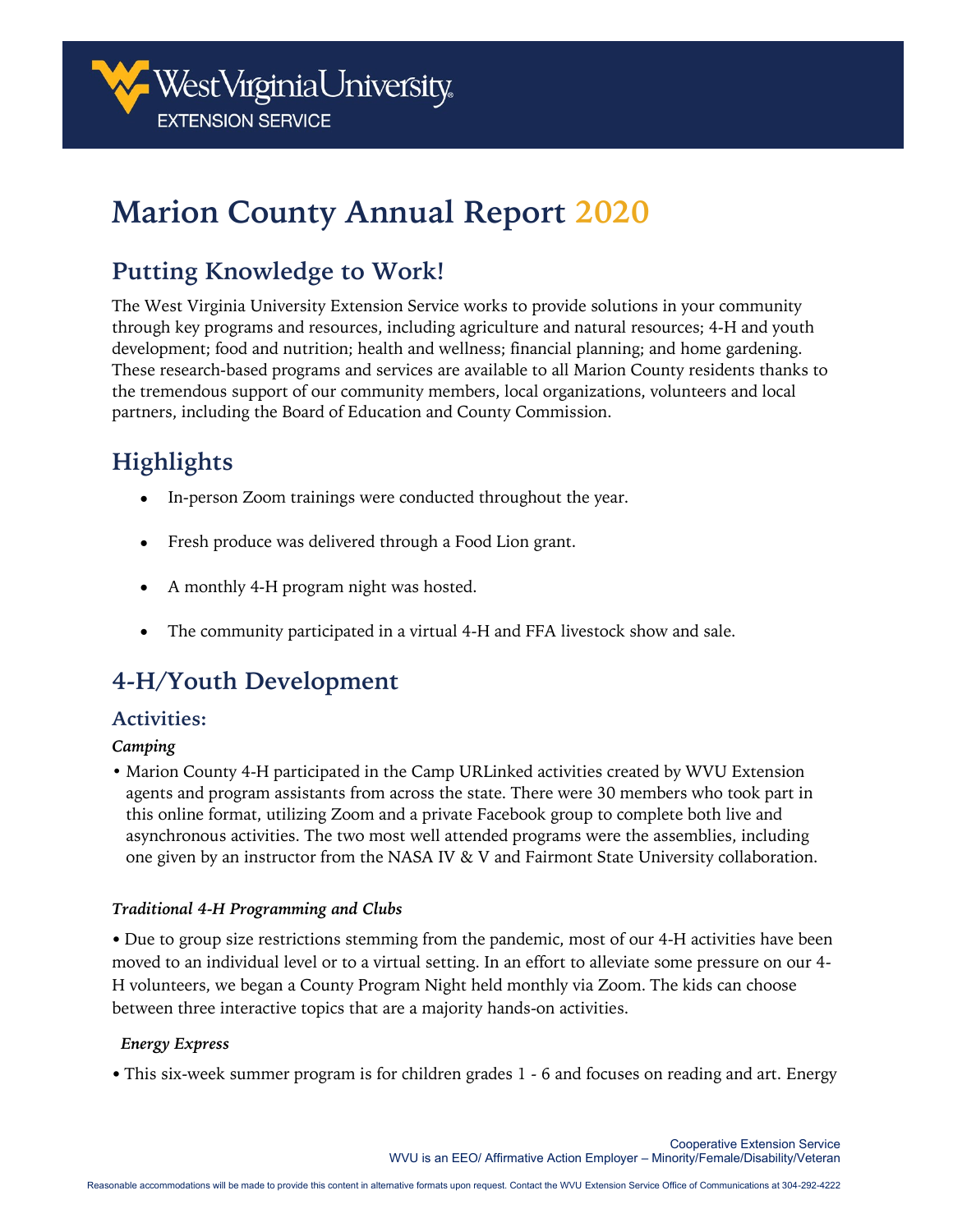### **Marion County Report 2020**

Express was held virtually in 2020 with our site team meeting at the Field House. Of the 26 enrolled children enrolled, 92% of them attended more than 50% of the time.

• A Food Lion grant in the amount of \$1,700 was awarded to the Energy Express backpack program. The funds were mostly spent at Speedway Market, a local produce supplier, and provided seven weeks of fresh produce to our participants. We chose fruits and vegetables they may not have tried before and included recipes and any special spices.

# **Agriculture and Natural Resources**

#### *Master Gardener Program*

- The Master Gardener Program in Marion County has been around for more than 20 years. In that time, members have given more than 24,000 hours of volunteer time to the community.
- In the last year, members have:
	- o Volunteered with the Homestead Farm Center
	- o Maintained the period and education gardens at Pricketts Fort
	- o Assisted and educated the staff and volunteers at Valley Falls State Park in the renovations of their gardens
	- o Given to various organizations in the community and region

# **Families and Community Development**

### *Continuing Education Outreach Service (CEOS)*

• The CEOS continues its outreach efforts in the Marion County community by providing more than 7,000 service hours in the past year. As part of that service, members provided more than 400 masks to local nursing homes, homeless shelters and others in the community.

#### *In-Person Zoom Training*

• To fill a great community need, Family and Community Development agent, Ric Rodriguez, created an in-person Zoom training held in the county complex open to anyone in the community. It was limited to eight participants at a time, due to WVU guideline restrictions.

#### *Kid's Market Partnership*

• DTE Energy and a partnership with Mountaineer Food Bank brought a Kid's Farmers Market to Marion County at Blackshere Elementary. Approximately 330 students in grades Pre-K - 4, participated in an interactive agriculture lesson called "Tops or Bottoms," — which is a discussion of which vegetables grow above the soil and below ground. Each child was sent home with two bags of fresh produce that contained sweet potatoes, brussel sprouts, carrots and winter squash.